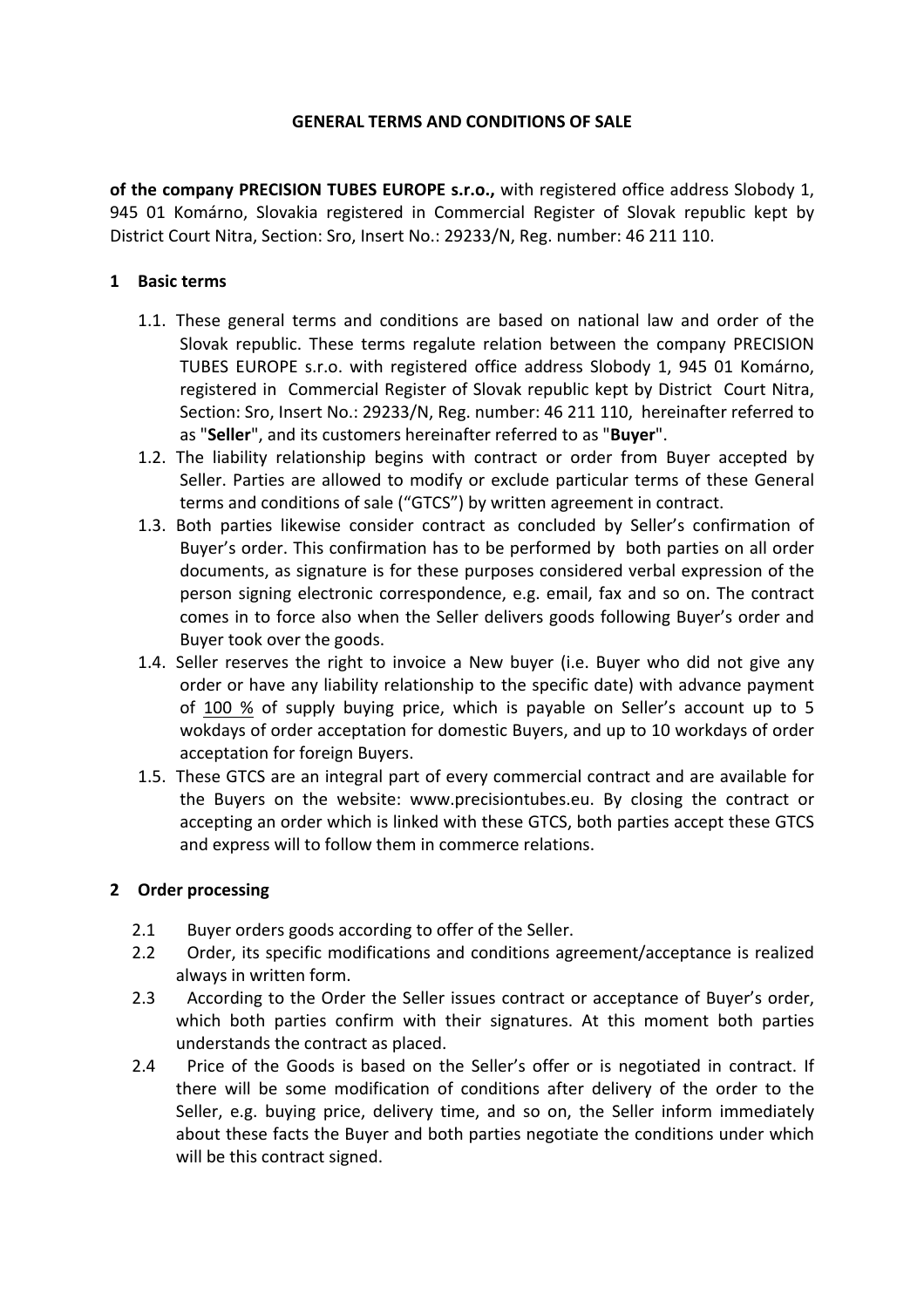# **3 Goods quality**

3.1 Supplied goods meets at time of delivery general technical requirements for each specific product type (hereinafter the "standards"). Goods qualification and type of material and dimensional standards defined in contract consider both parties as binding. If the goods ordered by the Buyer are in national standard and this standard is merging international standards, the Seller is permitted to deliver goods likewise in identical international standard.

## **4 Terms of delivery**

- 4.1 Delivery terms, their interpretation, the transition risks, etc. follow INCOTEMRS 2010 rules.
- 4.2 Seller has permission to divide the fulfilment into several partial deliveries.
- 4.3 Seller is allowed to modify quantity of ordered goods with due to its character and shape in which it is produced. This modification is realised in order confirmation or sales contract. It is understood that this quantity adjustment is in range  $+/-5%$  of the total quantity of the item, in other cases is different amount agreed by both parties. In cases when are the flat products delivered in converted weights, by calculation there is used a coefficient, which is prescribed by the relevant standards or by manufacturer of this specific material.
- 4.4 Quantity tolerance of the delivered goods in opposition of confirmed quantity is  $+$  / -5%.
- 4.5 If the Buyer refuses to withdraw ordered and produced goods, while the Seller meets all agreements between Buyer and Seller, the Seller is permitted to cancel the contract and also he is allowed to require contract penalty payment, which is 15% of the purchase price of the rejected goods.

# **5 Warranty claim**

- 5.1 Seller warrants to Buyer that his standard goods are free from defects. In case when some defect appears, the Buyer has the right to claim in written form. Quantity and visible defect claims Buyer within 10 days and invisible defects within 90 days from goods delivery. Prolongation of this period may both parties agree only written.
- 5.2 Claiming shall contain characteristic of claimed goods and amount of defect articles, identification of supply from which the goods originate (delivery form number, invoice number), defect description, draft of claiming solution. Buyer must prove that supply of claimed goods derive from Seller.
- 5.3 Buyer claims only goods characteristics, which are guaranteed in contract or accepted order, quality or dimensional standard, eventually these GTCS at the time of supply. Both parties do not consider case when Buyer discovers that goods are inappropriate for use it was provided.
- 5.4 Complaints of visible and invisible defects are judged in attendance of Seller's and Buyer's responsible employee. If these persons do not find united agreement in claim validation, they negotiate expertise realization of claimed goods by third party,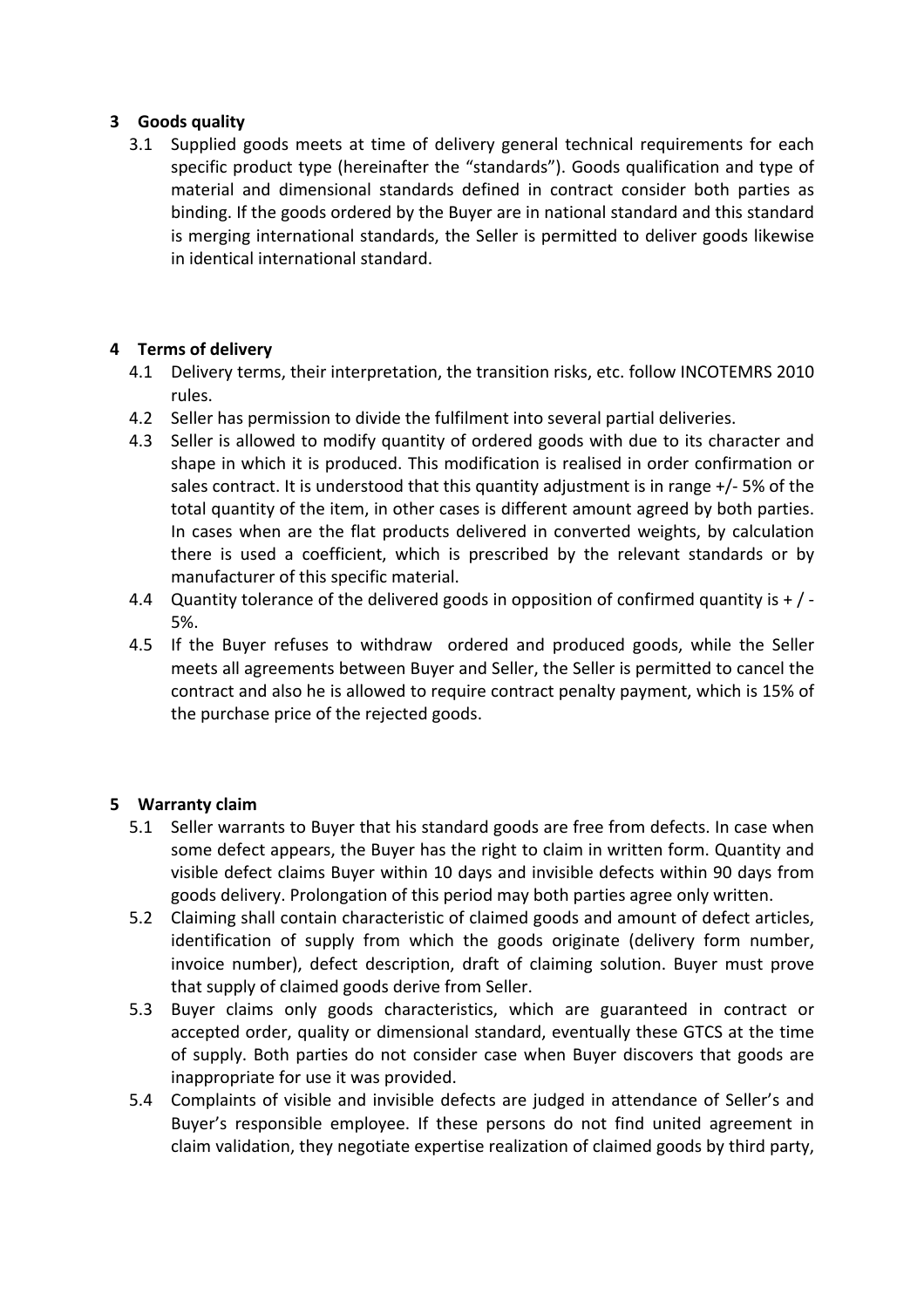generally by accredited laboratory. Tests are conducted on samples in which is arguable that derive from claimed supply; this fact is likewise listed in protocol.

5.5 Defect goods are returned to Seller on agreed position. If the claim is validated and solved with subsidiary goods (i.e. new goods which meet same standards and requirements as claimed goods), new warranty period wears on from delivery of these subsidiary goods.

## **6 Vis major**

6.1 Contracting parties are not responsible for obligation fulfillment overdue in that case, when the failure is caused with event, which occurs out of their appropriate care, as for example war, fire, work conflicts including initiated by contracting party, commercial conflicts in case when are certificates refused and so on. Such this overdue does not cause breach contract and term for obligation fulfillment is extended by adequate period started at time when the fulfillment is unable. If the overdue lasts more than 3 months, each party has permission for rescission of the contract. The rescission is performed within the quantity of goods yet undelivered to the Buyer.

## **7 Goods ownership**

7.1 Ownership of the goods is passing to the Buyer at moment of full payment of goods buying price. Seller reserves the right to take the goods back in the case when Buyer does not pay for the goods. Seller is entitled, until moment of ownership passing, to remove goods in Buyer's possession or masterdom/control, for this purpose Seller is entitled to enter the premise or the building, where the goods are located.

### **8** Payment conditions

- 8.1 Basis for payment of supplied goods is invoice. Invoice contains all the statutory requirements. Invoice maturity is based in contract or in accepted order and on the invoice.
- 8.2 Payment is understood as full charge of invoiced amount on the Seller's account.
- 8.3 The parties book bilateral assets only based on written agreement.
- 8.4 If Buyer is in delay with payment, Seller is permitted to claim contract penalty in amount of 0,05 % from total buying price for every day of delay. If the delay lasts more than 30 days, Seller is permitted to cease all other contract fulfillment without any Buyer's claim for sanction.
- 8.5 Substantiative costs related with the supply cessation (goods storage, goods transfer etc.), which are not caused by Seller, likewise the costs of Buyer's assets refund goes on Buyer's bur.

### **9 Referee and cause solution**

9.1 Both parties explicitly agree, that all disputes, that may occure from this Agreement, including disputes concerning its validity, interpretation or revocation shall be